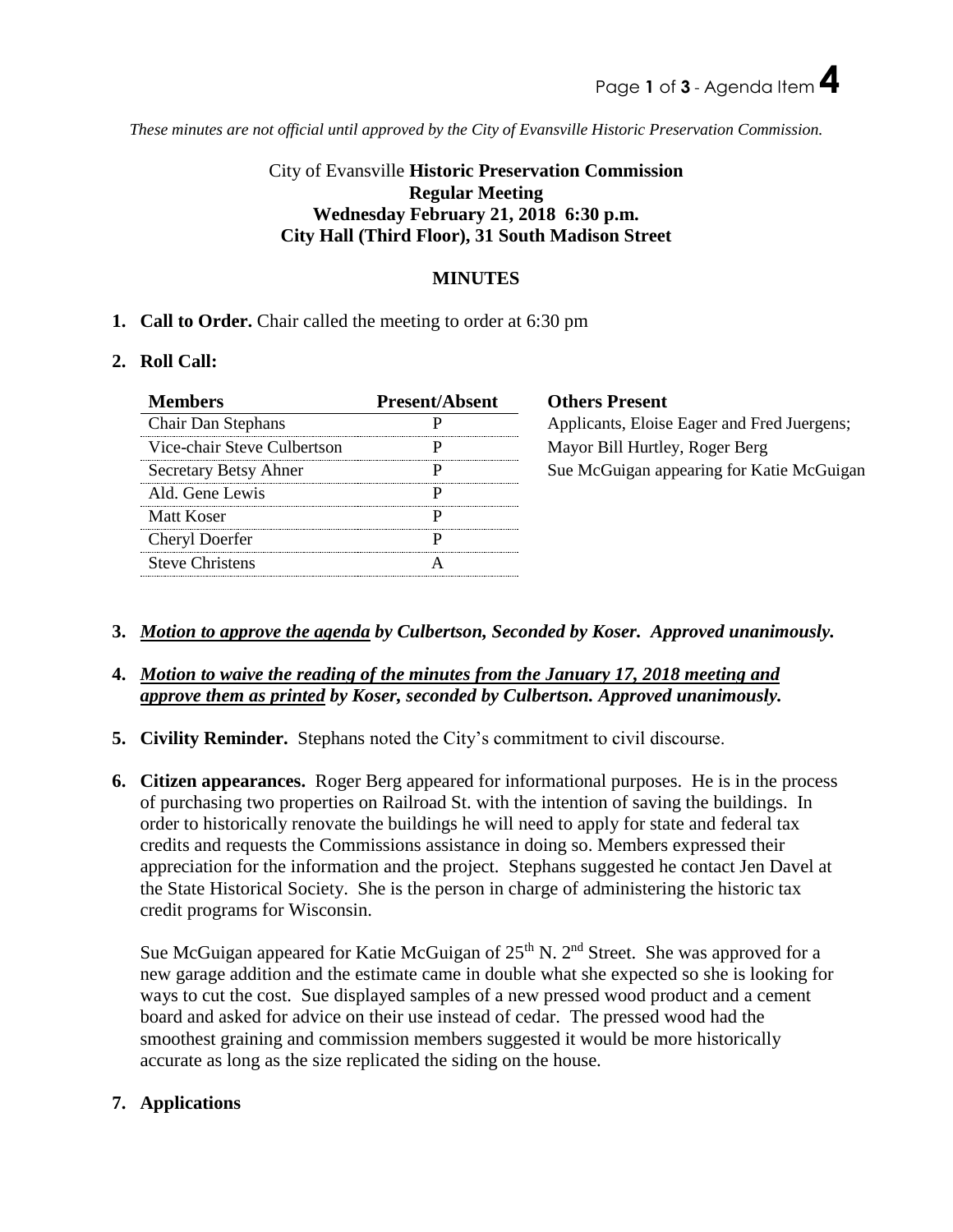*These minutes are not official until approved by the City of Evansville Historic Preservation Commission.*

**A. 43 N. Second Street – replace foundation (Application HPC-2018-01).** Applicant Eloise Eager presented updated plans for the replacement of the foundation and changes to windows and porches that she would like to make. The floor elevation will not change and the concrete of the foundation will be a natural concrete color. *Motion to approve the application by Culbertson, seconded by Koser. Approved unanimously.* 

#### **8. New Business**

**A. Recommendation for WAHPC Award Nominations.** *Motion to recommend nominating the new construction at 268 W. Liberty for its sensitive and well done infill in a historic district by Culbertson, second by Ahner. Approved unanimously.*

## **9. Old Business**

- **A. Continuation of discussion of protection of individual properties.** Nothing new to report.
- **B. Lake Leota Park – Misc. Projects**. Stephans reported that the Grove Society continues its work on the Antes Cabin to present it as a 1930 tourist cabin. It has a new floor and a bid has been received for the replacement of the modern window on the west end with a more appropriate window, paint touch-up and hanging a better door. The Questers have offered to provide funding for the project.

Fund raising is being done for the fascia on the Baker Building. The first contract was unacceptable so they are currently looking for a new sheet metal company to do the repair work.

## **10. Report of the Community Development Director.** None

- **A. Staff Issued certificates of appropriateness.** None
- **B. Other updates.** None.
- **11. Correspondence, Comments and Concerns.** Commission members are encouraged to attend National Preservation Institute 2018 Seminars.
- **12. Education and News -** *Wisconsin Landmarks Newsletter* **from WAHPC.** The Nesletter was included in the meeting packet. Ahner asked if our membership in WAHPC was paid for 2018. In the event that it has not been paid, *Motion to authorize the payment for membership in WAHPC by Culbertson, second by Koser. Approved unanimously.*

Mayor Hurtley was welcomed to the meeting and thanked for attending. He thanked HPC members for serving on the Commission. He talked about the past use of the lake for skating and the warming house and voiced his support for exploring their use in the future. The Building Inspector has been making inspections of the community and as a result we should be seeing some applications for buildings in the historic district.

## **13.** *Motion to Adjourn at 7:40 pm by Culbertson, seconded by Doerfer. Approved unanimously.*